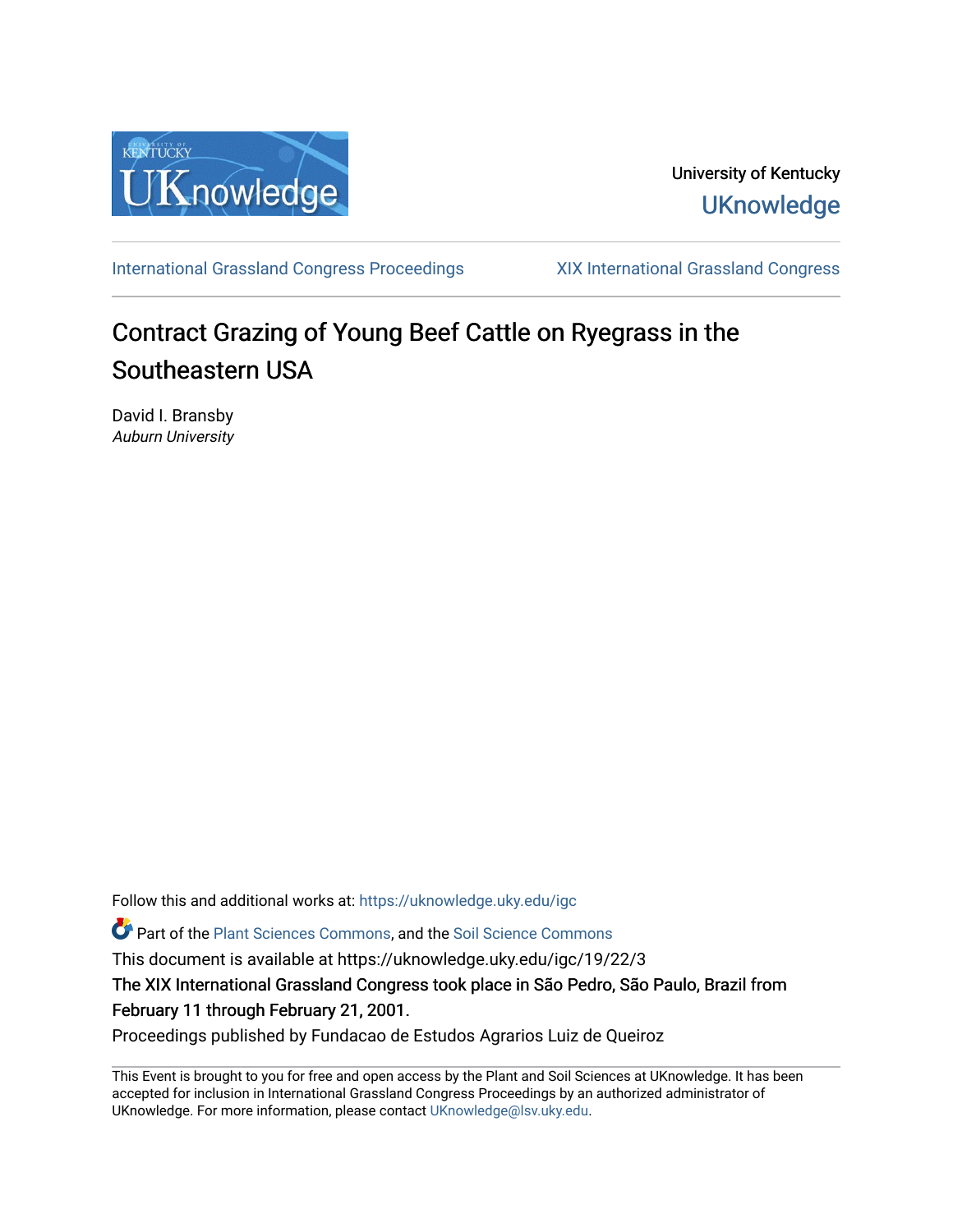## **CONTRACT GRAZING OF YOUNG BEEF CATTLE ON RYEGRASS IN THE SOUTHEASTERN USA**

D. I. Bransby

Department of Agronomy and Soils, 202 Funchess Hall, Auburn University, AL 36849, USA. dbransby@acesag.auburn.edu

### **Abstract**

The objective of this study was to evaluate contract grazing (in which the landowner grazes cattle owned by someone else for a specified fee) as an alternative to traditional ownership of the cattle, in order to improve profitability of grazing young beef cattle on annual ryegrass under limited availability of operating capital in the southeastern USA. Production data from a two-year grazing experiment were used as a basis for an economic analysis which assumed market prices for the beef industry in the region. Return/ha over animal and pasture costs was \$312.20 for contract grazing, and \$477.50 for purchased cattle. However, if capital was restricted to \$30,000, total return over animal and pasture costs was \$ 6,957.18 for purchased cattle, and \$26,760.00 for contract grazing. The reason for this difference is that under contract grazing, animal and pasture costs were only \$350/ha, which allowed 85.7 ha to be planted and grazed, while corresponding figures for purchased cattle were \$2,059.34/ha, and 14.7 ha. It is concluded that contract grazing results in a lower return/ha, but a higher total return than purchased cattle if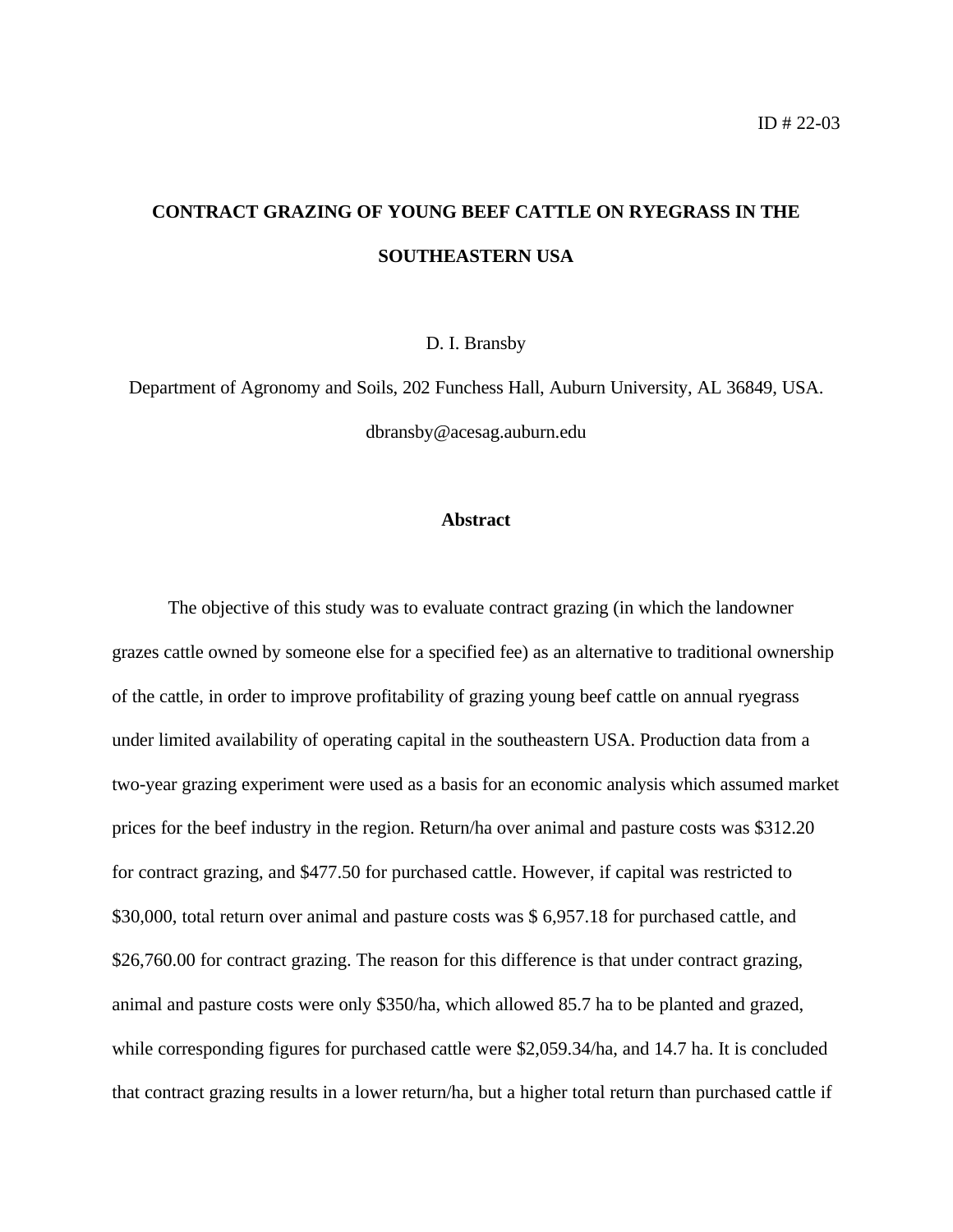land is available but capital is limiting.

**Keywords:** Cattle, grazing, ryegrass, *Lolium multiflorum*, economics, profitability, contract grazing, grazing fee

## **Introduction**

Previous economic analyses of data from grazing experiments have assumed that cattle are bought at the start of the grazing season, and sold at the end (Hildreth and Riewe, 1963; Hart et al., 1988: Bransby, 1989). However, limited operating capital is often the factor that is most restrictive in determining the size and profitability of operations for grazing young beef cattle on ryegrass pastures in the southeastern USA. For example, these animals often cost about \$400 per head, and can be stocked at five animals per ha. The pasture cost is usually about \$300/ha.

 Therefore, total animal and pasture costs come to about \$2,300/ha, which is several times greater than the investment needed to plant most field crops. Clearly, this relatively high investment/ha needed for this type of enterprise will limit its size if operating capital is limited. The objective of this study was to examine contract grazing (sometimes known as custom grazing), in which a landowner grazes cattle owned by someone else for a specified fee, as an alternative to traditional ownership of the cattle in order to improve profitability of grazing young beef cattle on annual ryegrass under limited availability of operating capital in the southeastern USA.

## **Material and Methods**

Data for this analysis were obtained from a two-year grazing experiment conducted for 140 days, starting in December of 1993 and 1994 in south Alabama. Crossbred steers continuously grazed 'Gulf' annual ryegrass (*Lolium multiflorum*) planted in a prepared seedbed, and were stocked at 5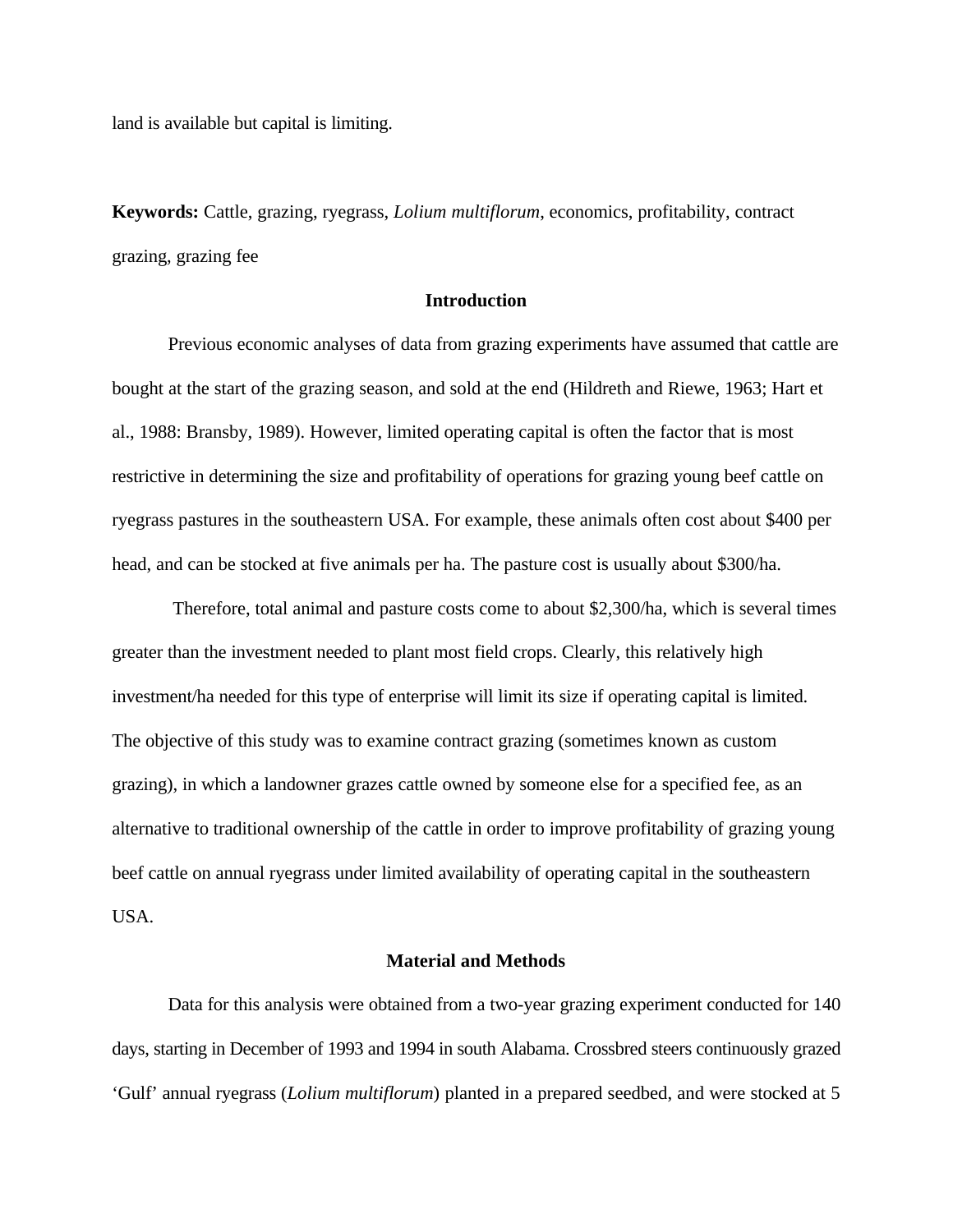animals/ha. Average initial weight of animals was 220 kg. No hay or supplement was provided for animals during the experiment. The economic analysis was based on the assumption that only \$30,000 were available as operating capital. For contract grazing, a market price of \$0.77/kg of liveweight gain was assumed. If cattle were to be bought by the landowner, the following market prices were assumed: buying price; \$1.90/kg of liveweight, and selling price; \$1.56/kg. Pasture production costs were \$300/ha, and animal veterinary costs were \$10/head. A 2% death loss was assumed.

## **Results and Discussion**

On average, cattle gained 1.29 kg/day. This resulted in liveweight production of 860 kg/ha/year after death loss. Total pasture and animal costs for contract grazing were \$350/ha. Gross income for contract grazing was \$662.20/ha, and this provided a return over pasture and animal costs of \$312.20/ha/year. If cattle had been bought by the landowner, return over pasture and animal costs would have been \$477.50/ha/year, which is \$165.30/ha/year ,or 53% more than that for contract grazing.

Without further examination, this analysis suggests that buying cattle results in a greater economic return than contract grazing, and this is certainly true, even for large operations, if operating capital is not limiting. However, if only \$30,000 of operating capital were available, this would not be the case. For example, if cattle were bought, the cost/ha to plant, produce and stock the pasture would be \$2,059.34. This means that only 14.6 ha of pasture could be planted and grazed, and total return over pasture and animal costs for this operation would be \$6,957.18. In contrast, the area which could be planted and stocked under contract grazing is 85.71 ha, and total return would be \$26,760.00. This is nearly four times greater than the return projected for purchased cattle.

## **Conclusion**s

If operating capital is limited, but availability of land is not, contract grazing is likely